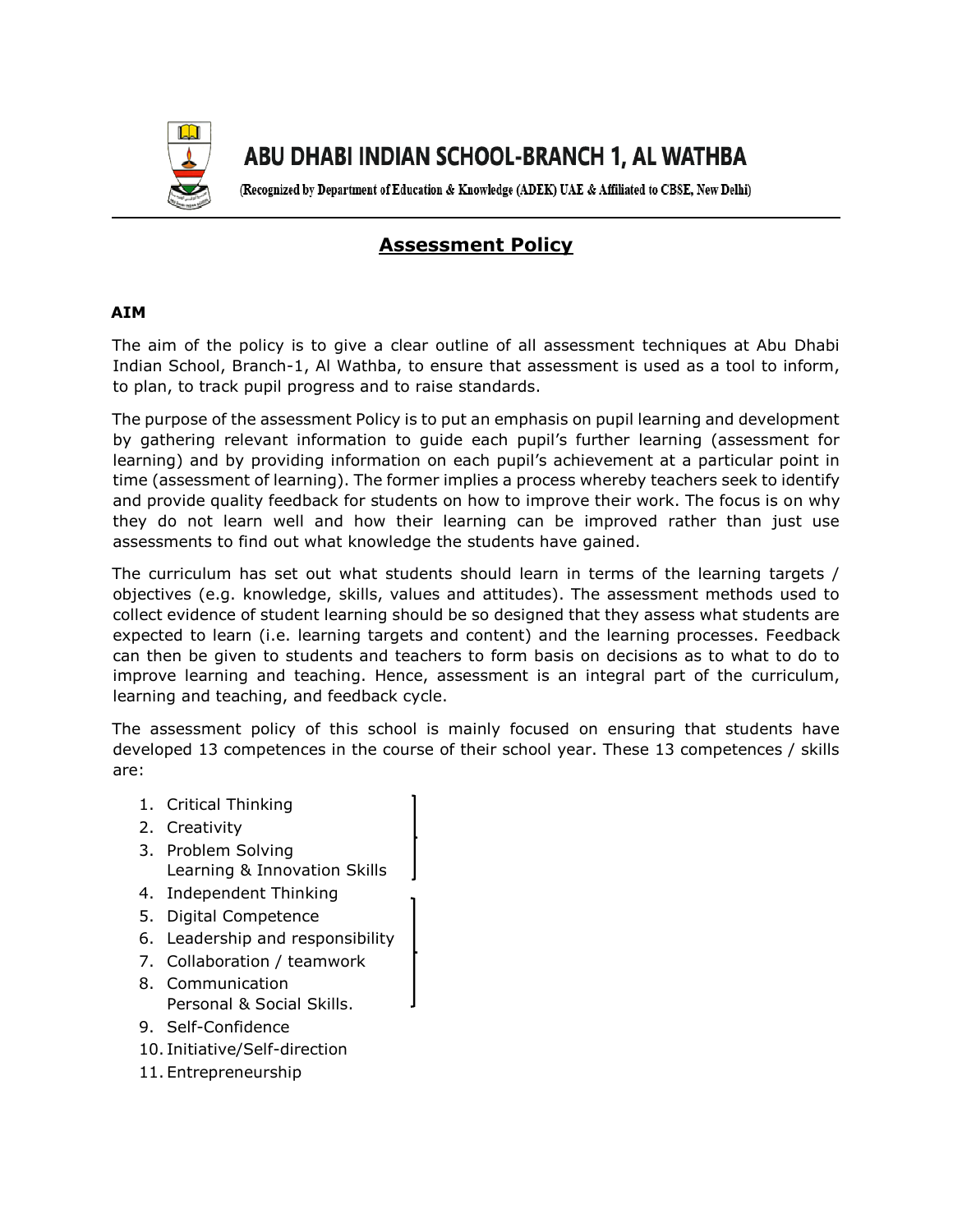- 12. Global & Environmental Awareness National & Global Citizenship Skills
- 13.Cultural Awareness / Citizenship.

Apart from these competences students of Grade 10-12 are also expected to 4 additional competences:

- 1. Health & Well-being
- 2. Economic and Financial awareness
- 3. Media Literacy
- 4. Productivity & Accountability.

### **The aim of the school is to inculcate the above competences in the students to make them effective, flexible and productive global citizens.**

#### **OBJECTIVES**

- 1. Goal Oriented any assessment should be specific, measurable and observable.
- 2. Focus on Higher Order Thinking Skills Students should be able to apply, evaluate, analyze and create.
- 3. Accountable for Individual Performances the assessment should be able to pinpoint the exact needs of the individual, and steer the direction of instruction.
- 4. Should be comprehensive and reflect the learning growth over the period of time being assessed.
- 5. Enabling: an assessment must provide constructive feedback, further the students must have an opportunity to act on it. Not having the opportunity to act on the feedback is limiting, counterproductive and downright frustrating.

#### **TYPES OF ASSESSMENT**

- 1. Formative Assessment (Assessment for Learning): typically done during class, these are indicative of how well the learning objectives of a given learning activity are being met. Debates, projects, map work, GDs, pen & paper tests, quizzes, Book Reviews are some of the ways in which assessment for learning is done.
- 2. Summative Assessments (Assessment of Learning): End of Term exams are Summative Assessments and provide a description of a student's attainment level upon completion of a module, activity or a course. The School has two terms.
- 3. Evaluative Assessment: provides curricular feedback. At the end of the academic year a report card is generated to summarize the student's attainment through the academic year.
- 4. Standardized Assessments: International Standardized assessments are conducted across the school. These are used by teachers to make appropriate decisions on progress and interventions. Exams such as: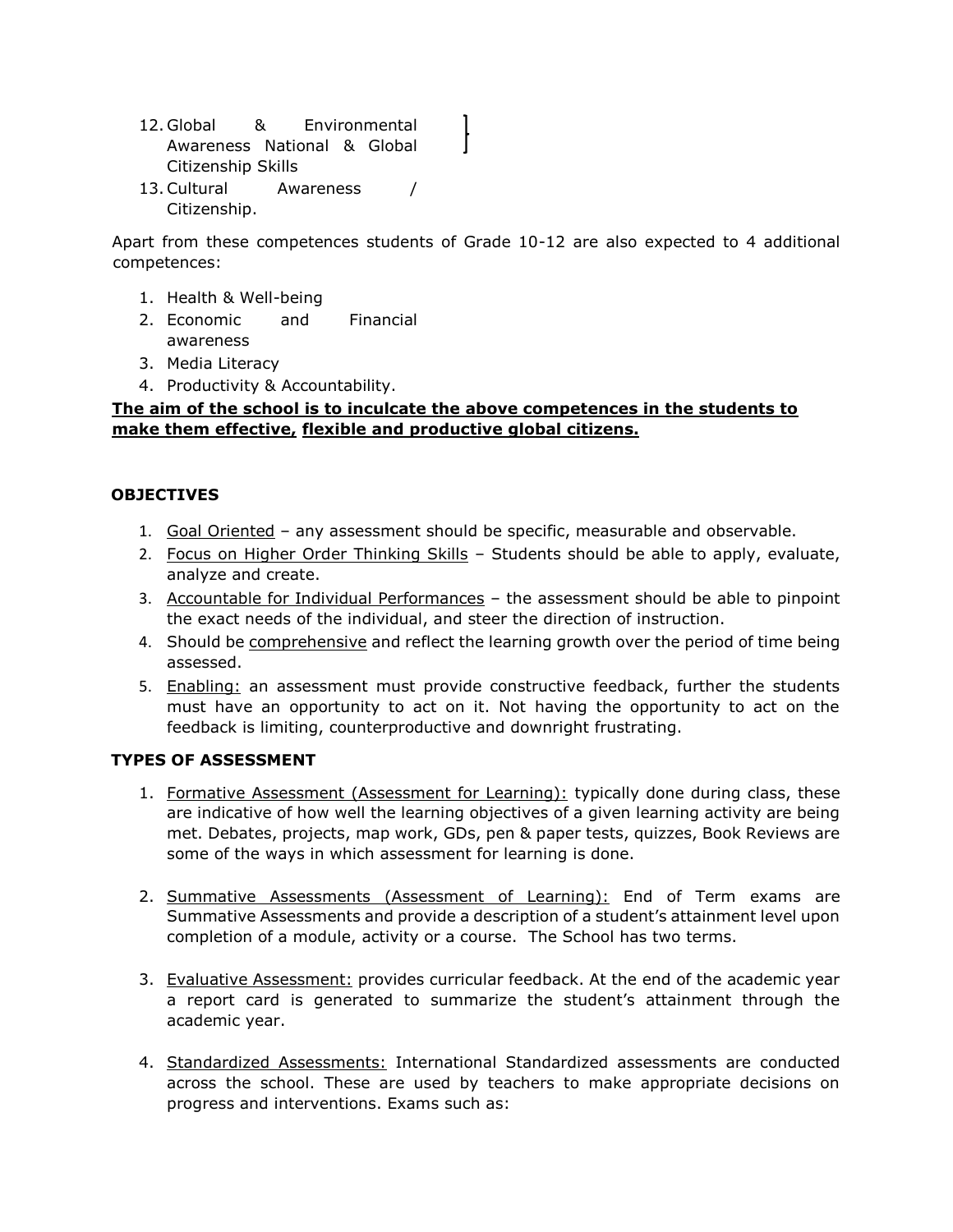- a. Olympiads
- b. CAT 4
- c. GL Assessment for People of Determination only
- d. ACER
- e. TIMS
- f. PIRLS
- g. KenKen
- 5. Peer & Self Evaluative Assessment (Assessment as Learning): Students can foster true independence and success in learning when they are cognizant of their metacognition and comprehension. The ability to self – assess induces productive learners when they see the results of their work. The ultimate goal of self-evaluative learning is for students to acquire the skills and habits of mind to be metacognitively aware of their learning. Teachers at ADIS-1 promote the development of independent learners through providing regular and challenging opportunities to practice and learn so that students become confident and competent self –assessors.

# **STRATEGIES**

The assessment of the competences that we as a school hope to incorporate in our students will be done through adapting these strategies to the existing assessment patterns.

- 1. Learning & Innovation Skill.
	- a. "Open-ended" questions intentionally designed to provoke divergent thinking
	- b. Questions that ask students to reflect on their own thinking processes and to identify what particular form of critical thinking they are using
	- c. Classroom presentations
	- d. Conferences
	- e. Essays
	- f. Exhibitions & Demonstrations
	- g. Interviews / Viva Voce
	- h. Portfolios
	- i. Peer assessments.
	- j. Case Studies related to environmental, global, commercial and contemporary social issues. k. Graphic Organizers
	- l. Group Discussions
- 2. Personal & Social Skills:
	- a. Performance based tasks
	- b. Student Presentations
	- c. Seminars
	- d. Talks
	- e. GDs
	- f. Debates